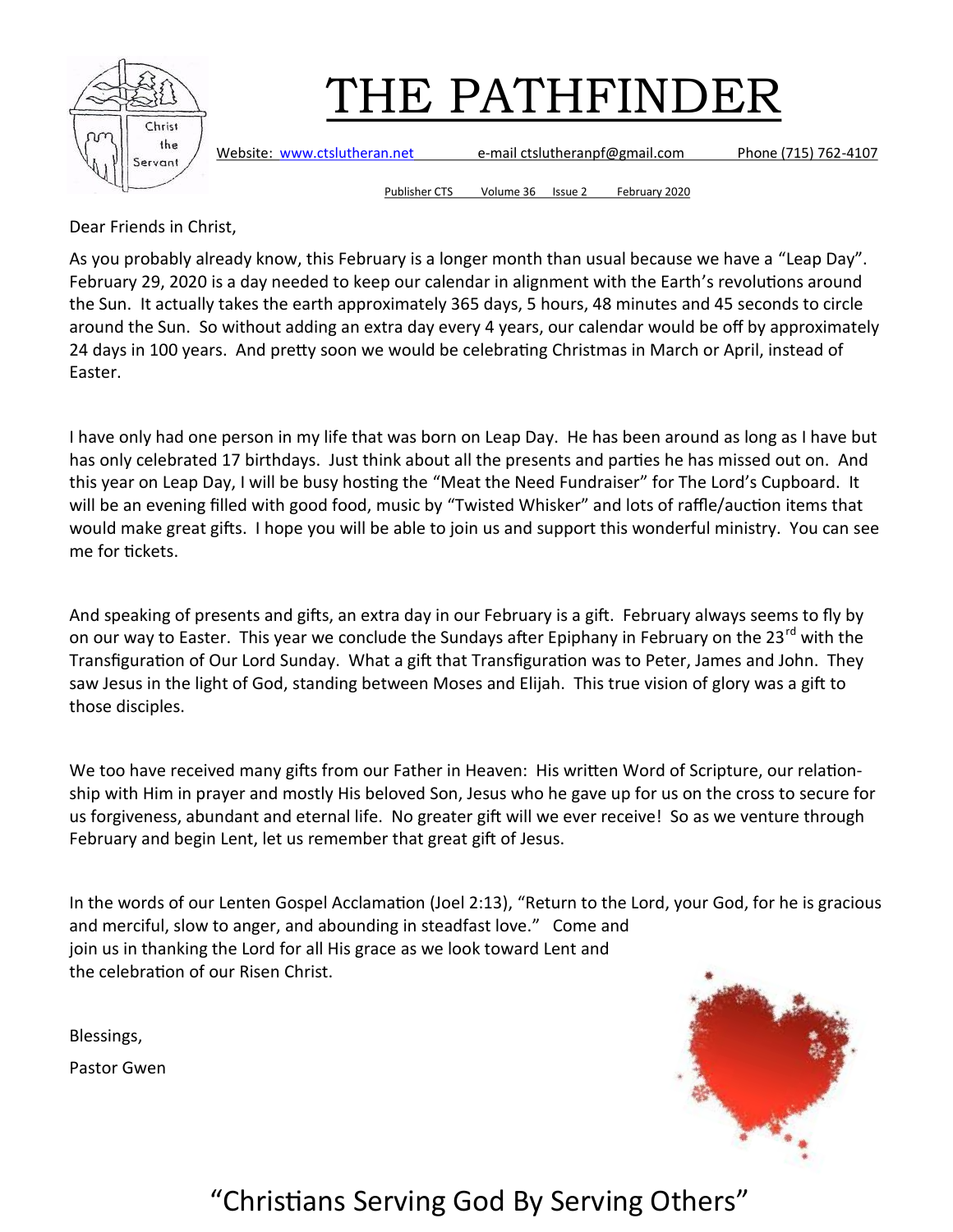

Website: [www.ctslutheran.net](http://www.ctslutheran.net/) e-mail ctslutheranpf@gmail.com Phone (715) 762-4107

Publisher CTS Volume 36 Issue 2 February 2020

#### Office Hours for Pastor

| February 3rd  | 1:00-4:00 pm |
|---------------|--------------|
| February 5th  | 2:00-5:00 pm |
| February 10th | 1:00-4:00 pm |
| February 12th | 2:00-5:00 pm |
| February 17th | 1:00-4:00 pm |
| February 19th | 2:00-5:00 pm |
| February 24th | 1:00-4:00 pm |
| February 26th | 2:00-5:00 pm |



#### **Do you ever wonder? Want some questions answered?**

Put your questions in the "Questions for Pastor" box in the narthex. I will try to answer all of your questions. Whether they be about Lutheran theology and polity or questions of a Biblical nature, I would try my best to answer them in this monthly newsletter.

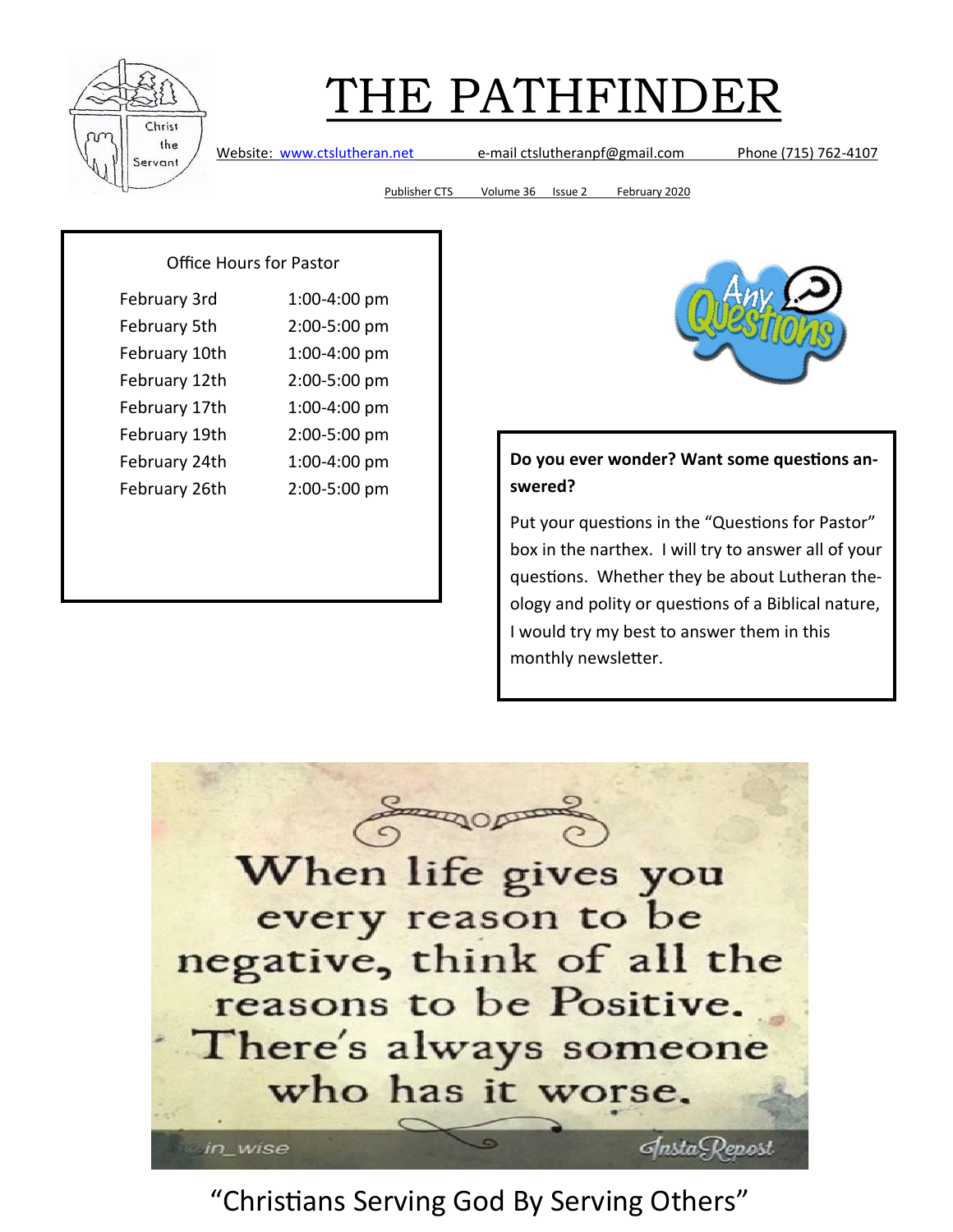

Website: [www.ctslutheran.net](http://www.ctslutheran.net/) e-mail ctslutheranpf@gmail.com Phone (715) 762-4107

Publisher CTS Volume 36 Issue 2 February 2020

### **Women's Quilting Group—Monday**

- February 3rd Quilting 11:00 am—4:00 pm Lunch 12:00 pm WELCA Meeting 1:00 pm Bible Study 12:15 pm February 10th Quilting 11:00 am—4:00 pm Lunch 12:00 pm Bible Study 12:15 pm February 17th Quilting 11:00 am—4:00 pm
	- Lunch 12:00 pm Bible Study 12:15 pm
- February 24th Quilting 11:00 am—4:00 pm Lunch 12:00 pm Bible Study 12:15 pm



| February 5th<br>February 12th<br>February 19th<br>February 26 | <b>Confirmation-Wednesday</b> |                                                  |  |  |
|---------------------------------------------------------------|-------------------------------|--------------------------------------------------|--|--|
|                                                               |                               | 4-5:00 pm<br>5-6:00 pm<br>4-5:00 pm<br>5-6:00 pm |  |  |
|                                                               |                               |                                                  |  |  |

### **Sunday School– Wednesday**

February 12th 4-5:00 pm

February 26th 4-5:00 pm

### **Sunday Bible Study—Sunday**

February 2nd 11:00 am February 9th 11:00 am February 23rd

### **Men's Group—Thursday** February 6th 5-6:00 pm February 13th 5-6:00 pm February 20th 5-6:00 pm February 27th 5-6:00 pm

*"See what kind of love the Father has given to us, that we should be called children of God; and so we are. The reason why the world does not know us is that it did not know him." ~ 1 John 3:1*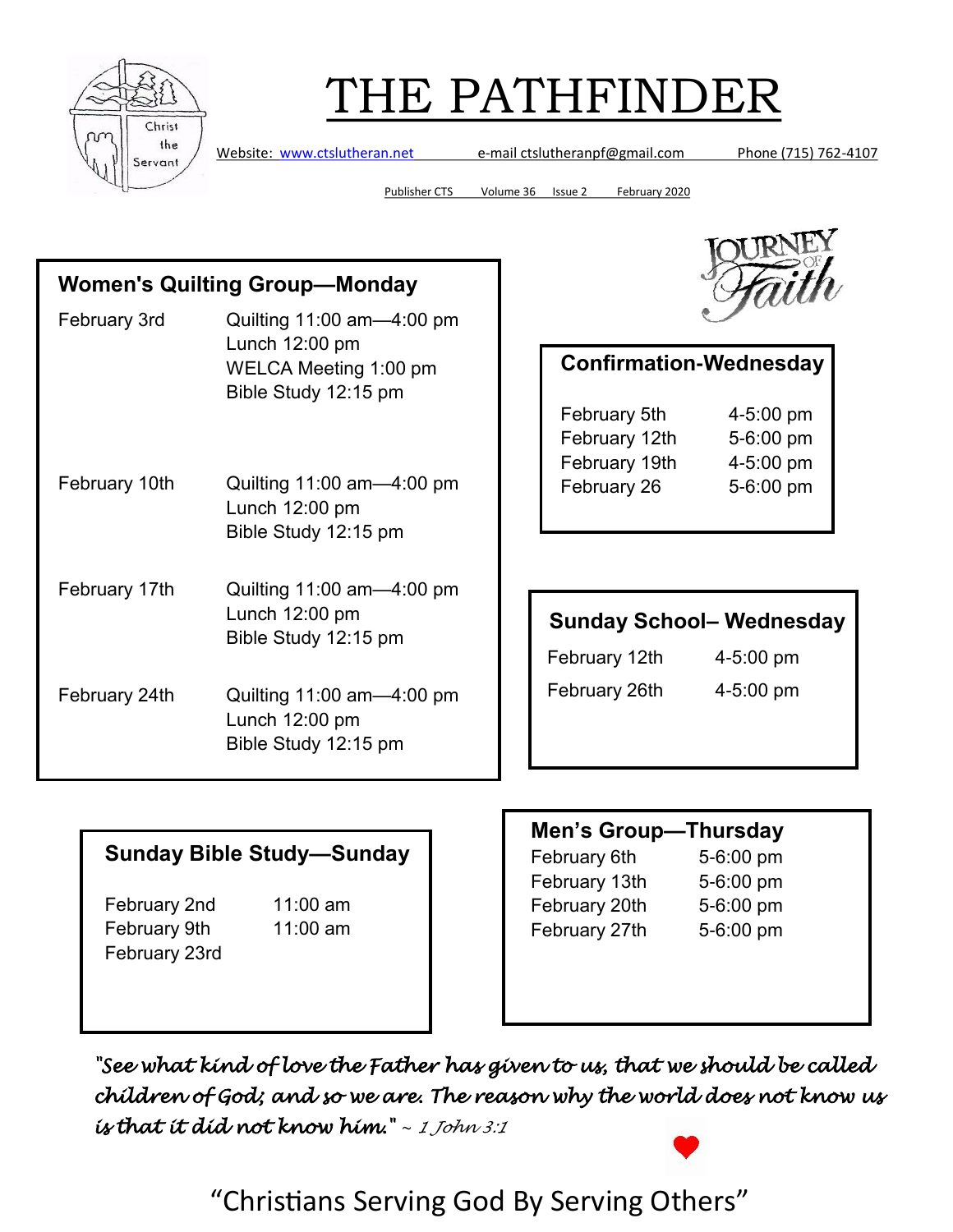

Website: [www.ctslutheran.net](http://www.ctslutheran.net/) e-mail ctslutheranpf@gmail.com Phone (715) 762-4107

Publisher CTS Volume 36 Issue 2 February 2020



### **February Bible Readings**

#### **February 2, 2020 –4th Sunday after Epiphany**

Micah 6:1-8 Psalm 15 1 Corinthians 1:18-31 Matthew 5:1-12

#### **February 9, 2020—5th Sunday after Epiphany**

Isaiah 58-1-9a Psalm 112:1-9 1 Corinthians 2:1-12 Matthew 5:13-20

#### **February 16, 2020 —6th Sunday after Epiphany**

Deuteronomy 30:15-20 Psalm 119:1-8 1 Corinthians 3:1-9 Matthew 5:21-37

#### **February 23, 2020 –Transfiguration of Our Lord Last Sunday after Epiphany**

Exodus 24:12-18 Psalm 2 2 Peter 1:16-21 Matthew 17:1-9



**Therefore confess your sins to one another, and pray for one another, that you may be healed… James 5:16.**

Please remember these people and requests in your prayers.

**Health/ Concerns:** Dale, Scott, Margaret, Nancy, Ron, Tom, Darlene, Jim, Pete, Adilynn, and Amanda.

**Military** - Anton ,Andrew, and Natalie.

CTS Church Council, Men's Group, WELCA, Quilting Ministry, Adult Bible Studies, CTS Youth, AIDS orphans in Malawi, Hunger and poverty in the world.

 **\*\*\*\*\*\*\*\*\*\***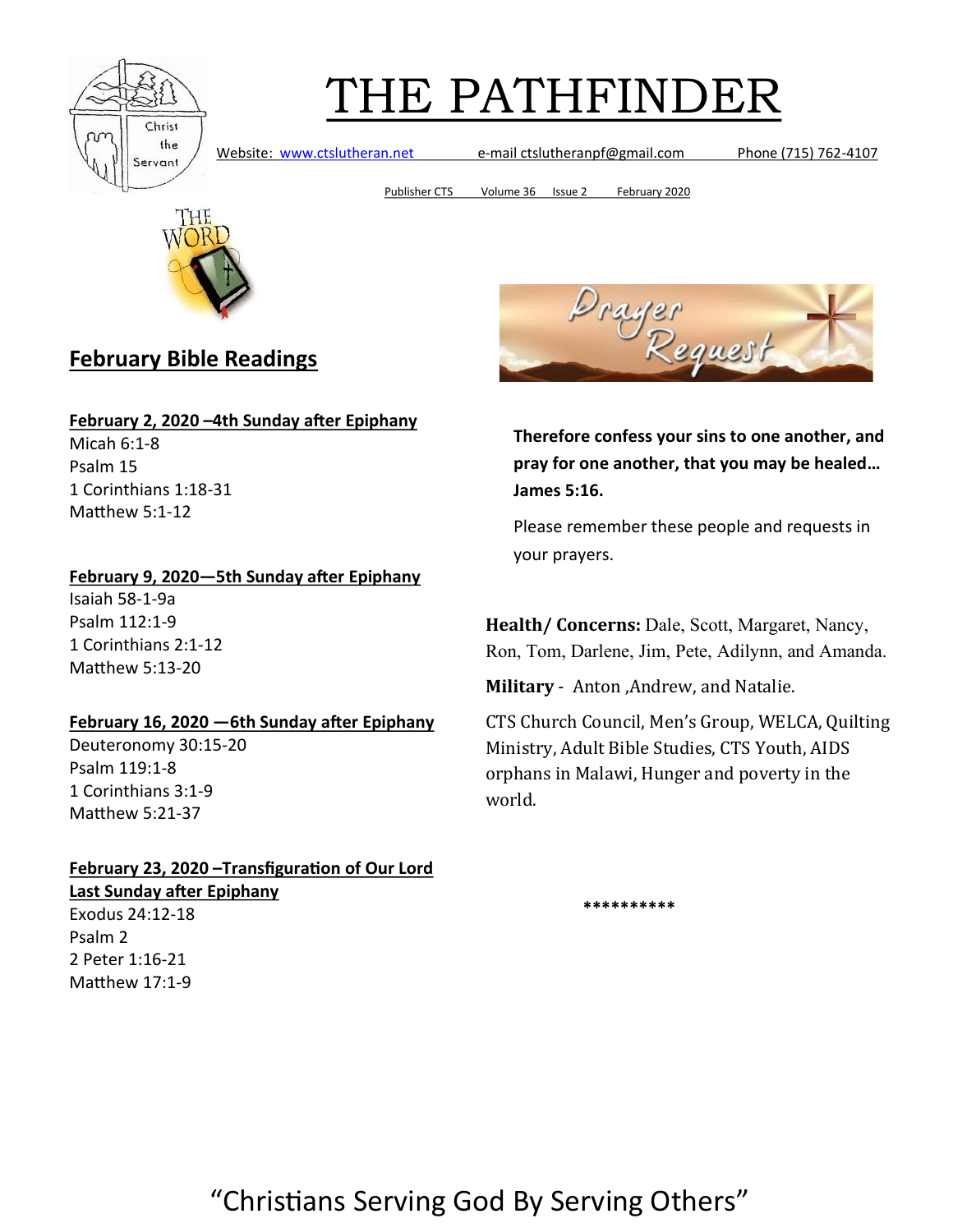

Website: [www.ctslutheran.net](http://www.ctslutheran.net/) e-mail ctslutheranpf@gmail.com Phone (715) 762-4107

Publisher CTS Volume 36 Issue 2 February 20<sup>26</sup>

**The Lord's Cupboard-**Reminder that the first Sunday of each month is Lord's Cupboard donation day. Please bring items and drop them in the box in the narthex. Some of the items that are needed are proteins such as canned meat, tuna, peanut butter and non-sugar breakfast cereal. We also now have a need for paper grocery bags.



**Men's Group** continues on Thursdays at 5:00. See Mike Roberts for more information. All men are welcome to attend.

**Bible Study** Sunday Bible study in February will finish up our Advent series "Arise and Shine". Join us at 11:00 am for the study.



**Lent-**Begins with Ash Wednesday and runs until Easter Sunday on April 12, 2020. We will again be doing 'Soup Supper" with the Congregational church. Christ the Servant will host 3 times beginning on March  $4<sup>th</sup>$ . Pastor Don and Pastor Gwen have decided to use Holden Evening Prayer this year, so there will be no Bible study like last year. Our topic will be from Philippians 2:5-11 "At the Name of Jesus". We hope you will join us for this Lenten journey. So, mark your calendars now!

**TLC Meat the Need Fundraiser–** The Lord's Cupboard will be holding The First Annual TLC Meat the Need Fundraiser on February 29th! This event will be held at The Lanes in Park Falls. Doors open at 5:00 pm with a family style dinner served at 5:30 pm. Michelle Pride, from Feed My People, will be our guest speaker. Michelle has spoken at Christ the Servant previously and is a very entertaining and engaging speaker. Twisted Whisker, a local band, will provide music from 7:00 pm –9:00 pm. There will be raffles and drawings. Cost of the event is \$25.00 per person. Tickets are available from Pastor Gwen. Please join us for an evening of fun as we raise money for this worthwhile cause!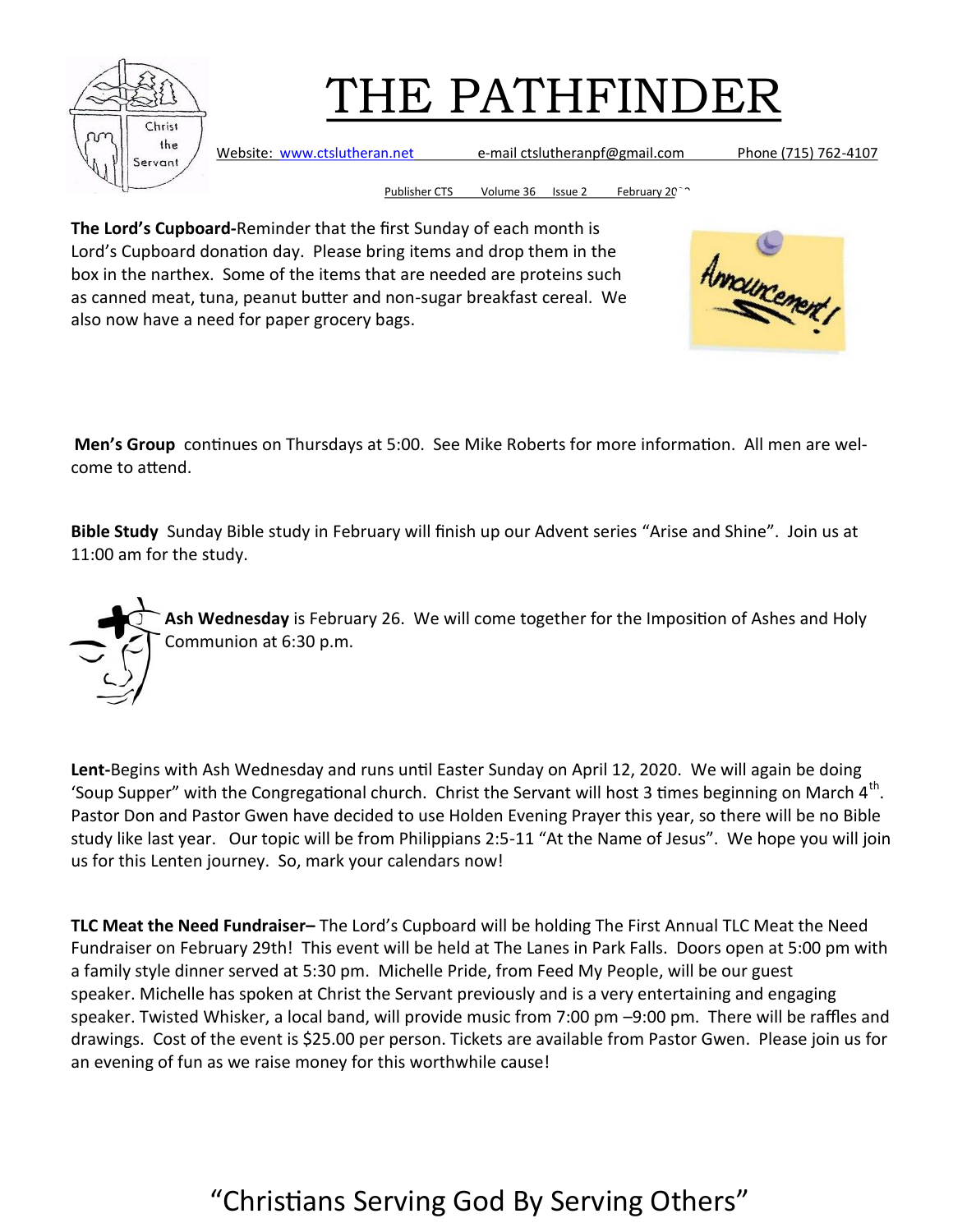

Website: [www.ctslutheran.net](http://www.ctslutheran.net/) e-mail ctslutheranpf@gmail.com Phone (715) 762-4107

Publisher CTS Volume 36 Issue 2 February 2020